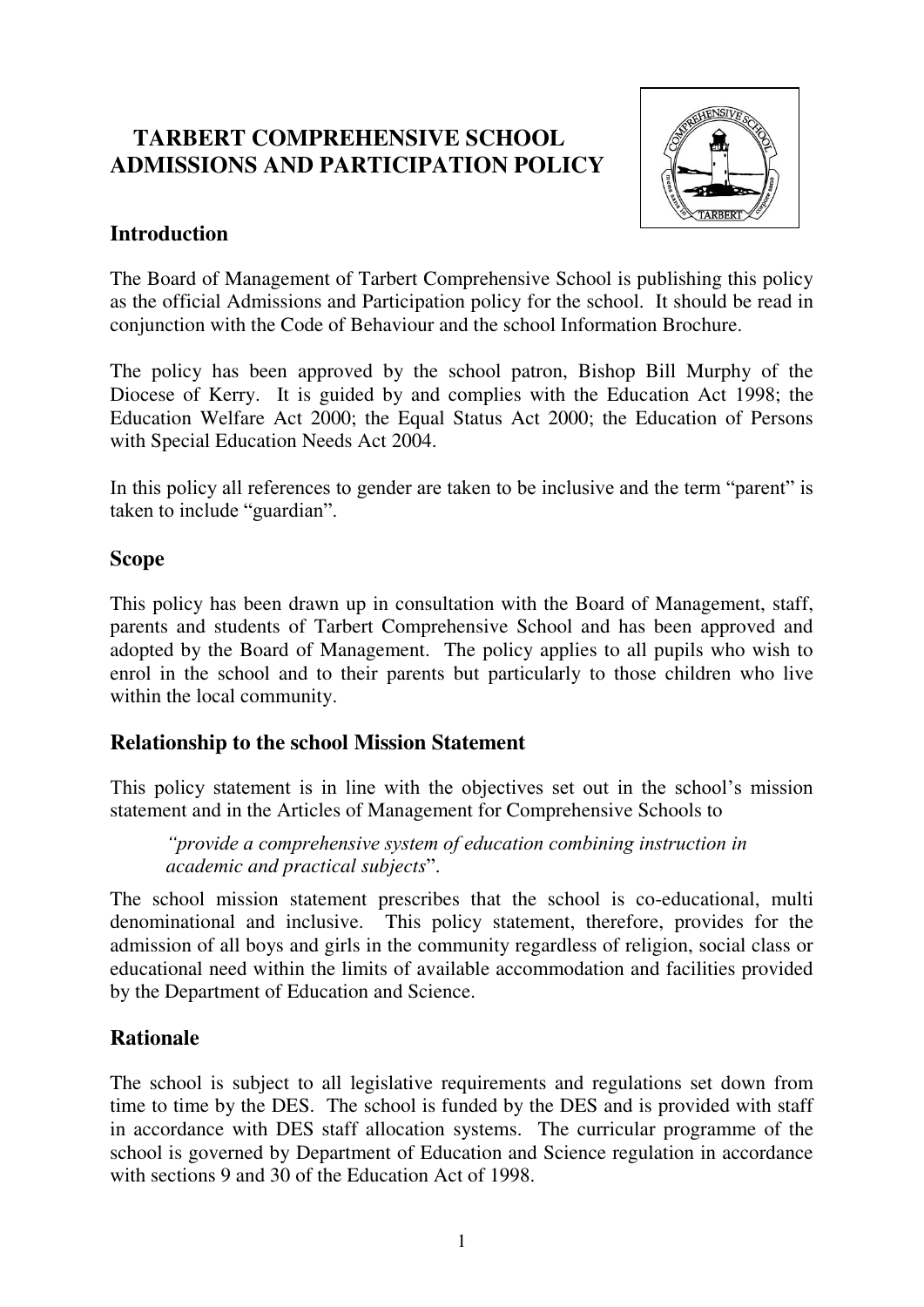Enrolment is limited by school capacity and by the requirements of the school curriculum and organisation as prescribed from time to time by the Board of Management and as determined by DES regulations and standards.

In assessing applications for admission the school will take fully into account:

- $\triangleright$  The rights of children within the local community.
- $\triangleright$  The rights of parents to enrol their children in the school of their choice
- $\triangleright$  The capacity of the school to provide adequately for the education of all of its pupils.

# **Objectives**

The objectives of this policy statement are:

- 1. To define clearly the procedures to be followed by parents in applying for the admission of a child to the school:
	- On transfer from primary to post-primary school.
	- On transfer from another post-primary school.
	- On seeking admission to a particular programme or course e.g. Leaving Cert. First Year, Transition Year, Leaving Certificate Applied.
- 2. To define clearly the criteria to be applied in the consideration of applications in the event that the number of applications exceeds the number of available places.
- 3. To define clearly the means by which enrolment decisions may be appealed to the local school management and/or to the Department of Education and Science.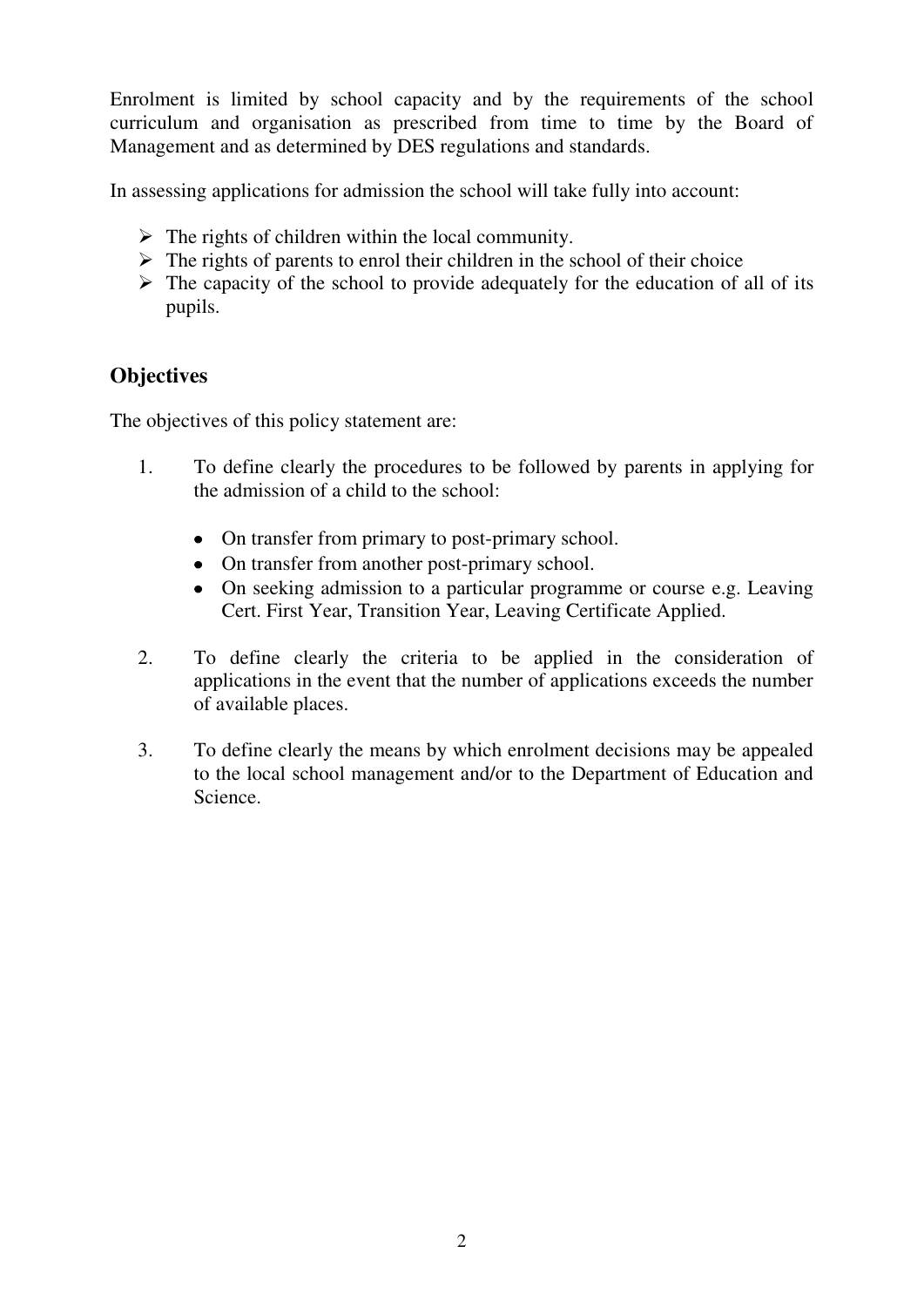### **General Admission and Enrolment Procedures**

### **1. School Capacity**

The maximum school enrolment in any one year will be determined by the following:

- $\triangleright$  The current school capacity is 650 students. The numbers accepted into First Year and any other year will be determined by this overall number.
- $\triangleright$  The maximum number in a general subject class is 30 and the maximum number in science and practical classes is 24.
- If applications for enrolment into First Year are **less** than 120 or **less** than 90 or **less** than 60 and so on downwards, then the maximum enrolment in that year will be 120 or 90 or 60….. This will allow for First Year classes of no more than 30 students and science classes and practical classes of no more than 24. If demand for places exceeds the maximum enrolment figure by 18 or more then the next maximum will be utilised, up to an absolute maximum of 144 in any one year. 144 will allow for 5 mainstream classes of 30 and 6 Science classes of 24.

## **2. Criteria for enrolment**

- $\triangleright$  Students from outside the catchment area can only be enrolled if there is available capacity.
- $\triangleright$  All students who apply to enrol and their parents will be required to sign their agreement to support the school Code of Behaviour.
- $\triangleright$  Pupils who will be under 12 years on the 1<sup>st</sup> of January following the school admission date cannot be enrolled.
- $\triangleright$  The school reserves the right to refuse enrolment to any student where in the opinion of the Board of Management the student poses an unacceptable risk to other students, to school staff or to school property.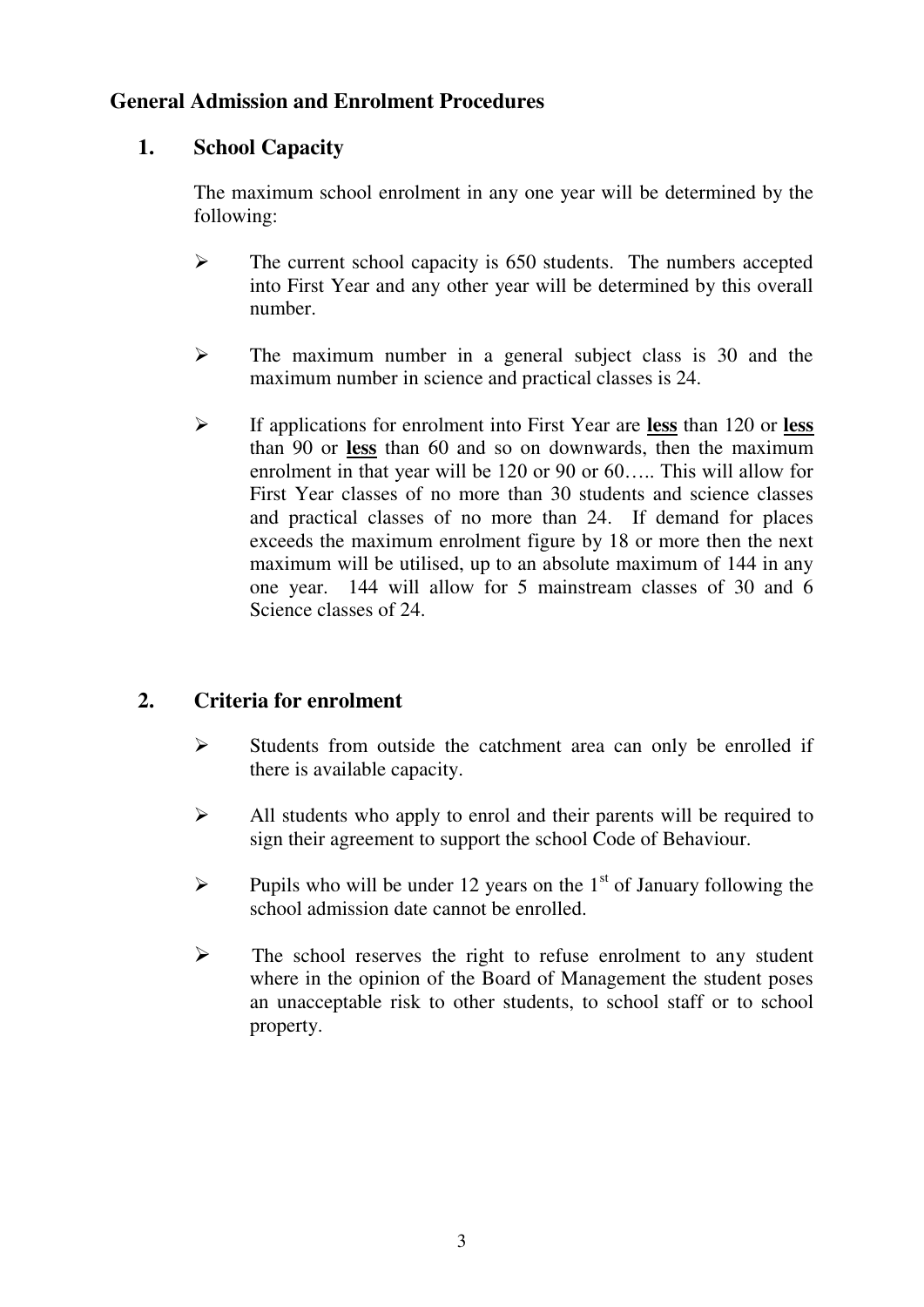### **Admission Procedures for First Year Pupils**

- 1. Enrolments will begin in November of the year preceding admission and will be advertised in the local media and through the National Schools in the catchment/catchment boundary areas. Enquiries about enrolment prior to November will be recorded and information will be forwarded to these applicants once enrolment opens.
- 2. An Information Evening for parents and prospective students will be held in November. The closing date for completed application forms will be ten days after the Information Evening.
- 3. Parents will receive written notice either of enrolment or inability to enrol within twenty one days of the closing date for applications. The decisionmaker on applications is the Board of Management.

The Board authorises the Principal to make decisions in respect of applications based on the procedures outlined in this document. The Board will consider any appeals that arise.

4. Students who live within the catchment area will be enrolled first. The remaining places will be allocated to applicants from outside the catchment.

In cases where demand exceeds the number of available places, preference will be given to those who already have brothers or sisters in the school and whose application has been received by the closing date.

After that has been done available places will be allocated by random selection. The Principal and Deputy Principal carry out the random selection process. Two independent monitors appointed by the Board of Management will supervise the process. All names will be drawn and either allocated the available places or placed in order on a waiting list.

- 5. Late applicants will be considered if places are still available; otherwise they will be placed at the end of the waiting list.
- 6. An assessment test for all incoming First Years will take place at the school on a Saturday morning in the second term, generally in the month of March.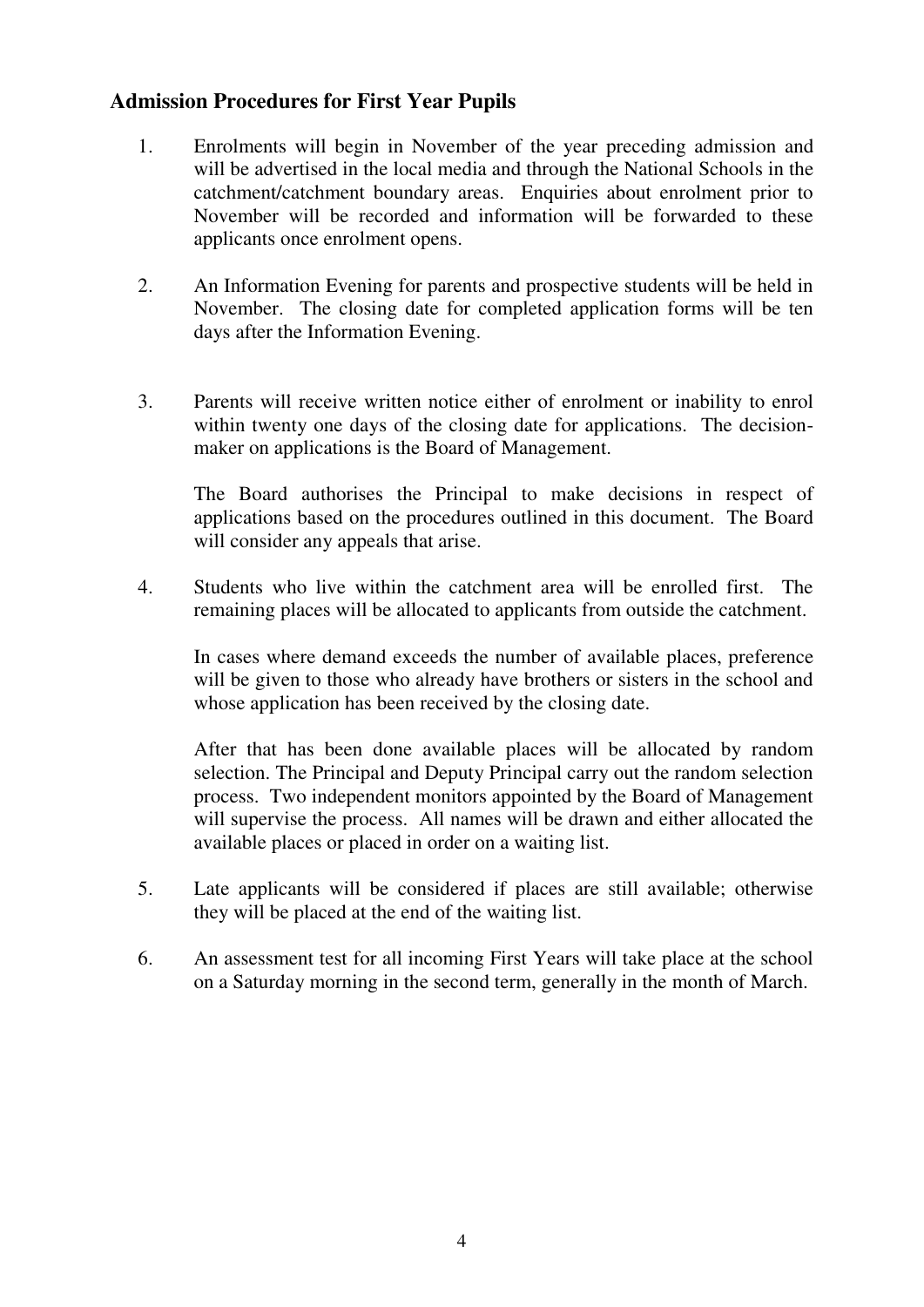#### **Admission Procedures for students who wish to transfer from other schools**

- 1. Every effort will be made to facilitate a student whose family is relocating to the catchment area. However this will depend on school capacity and class sizes.
- 2. Requests to transfer from another school in the locality will be dealt with on a case-by-case basis. As a general rule such transfers will not be accepted either mid-year or mid-cycle (that is during the three year Junior Cert. cycle or the two year Leaving Cert cycle) unless there are particularly urgent and/or educationally sound reasons for the transfer. Such requests should be supported by the student's current school and/or doctor or educational psychologist.
- 3. Requests for enrolment into Senior Cycle either the established Leaving Cert., the Leaving Certificate Applied (L.C.A.) or the Transition Year (T.Y.) Programme – on behalf of students from outside the catchment area will be considered subject to the availability of space in these programmes and only with a reference from their previous school. See separate Admissions Policies for L.C.A. and T.Y. In the event of there being more applicants than places, then places will be allocated by interview.
- 4. The closing date for applicants into the beginning of senior cycle is April  $30<sup>th</sup>$  of the year in which they wish to enrol. Late applicants will be considered if places are still available.

## **Appeal Procedure in the Event of a Refusal to Admit a Pupil**

- $\triangleright$  Parents (and students who have reached the age of 18) have a right to appeal the refusal to the Board of Management.
- $\triangleright$  Appeals must be made within two weeks from the date that the decision of the Principal was notified to the parent (or student) in writing.
- $\triangleright$  In the case of Tarbert Comprehensive School, the appeal shall be made in the first instance to the Board of Management of the school.
- $\triangleright$  Section 29 of the Education Act 1998, provides that an appeal may be made to the Secretary General of the Department of Education and Science in respect of a decision by a Board of Management, to refuse to enrol a student in the school.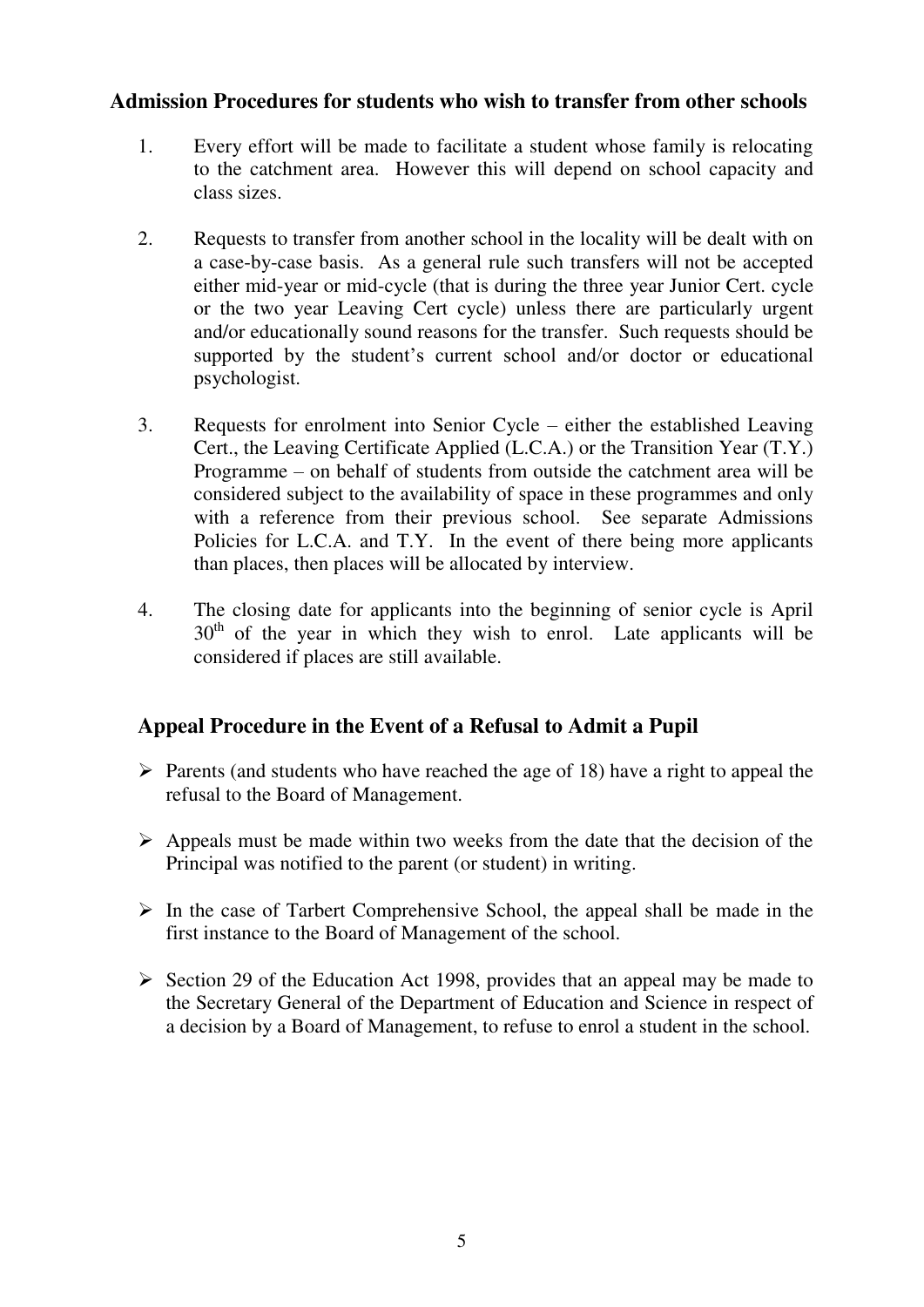## **Participation Policy**

- (a) The Board of Management is aware of its obligations to provide maximum accessibility of students to the school and to promote the right of parents to send their child to the school of their choice. The school is also required by law to have regard for the efficient use of resources and will have regard to these considerations in managing the admission and participation of students.
- (b) It is the aim of the school to enable students to participate as fully as possible in all school programmes, both curricular and extra-curricular, and to enable this to happen, the Board has put in place procedures to help keep students informed of all school activities and opportunities. These procedures are also aimed at facilitating the involvement of students in the operation of the school, having regard to their age and experience. As a means of progressing this involvement the Board has enabled the students to establish a Student Council and will assist the students as far as is possible in setting up and managing the council.
- (c) Students with disabilities and special needs are encouraged to enter the school and participate in all programmes on offer to the extent that their doing so is consistent with their own safety and best interest and the safety and best interests of other students. The school will, in so far as resources permit, provide special facilities to enable them to participate in the life of the school, unless to do so would give rise to excessive costs that the school could not reasonably be expected to bear.

#### **(d) Suspension and Expulsion**

The Board of Management is required by law to maintain reasonable safety throughout the school and on all school activities, and discharges this duty through its employees, the Principal and teachers. The maintenance of safety and good order requires the drafting and implementation of a Code of Behaviour which is required to set out the means by which the school staff will deal with behaviour that is considered unacceptable.

The two most serious sanctions available to the school are suspension and expulsion. Expulsion is seen as the last resort and will only be resorted to when all other sanctions have been exhausted and the student and parents have been made aware, by notice in writing, that expulsion is being contemplated by the Board and invited to make their views known to the school. In every case it will be preceded by a suspension from school activities to enable this exchange of views to take place.

Suspensions will be availed of either after all of the minor sanctions have been exhausted, or as a response to a single breach of school discipline so outrageous that any lesser sanction would be inappropriate in the circumstances.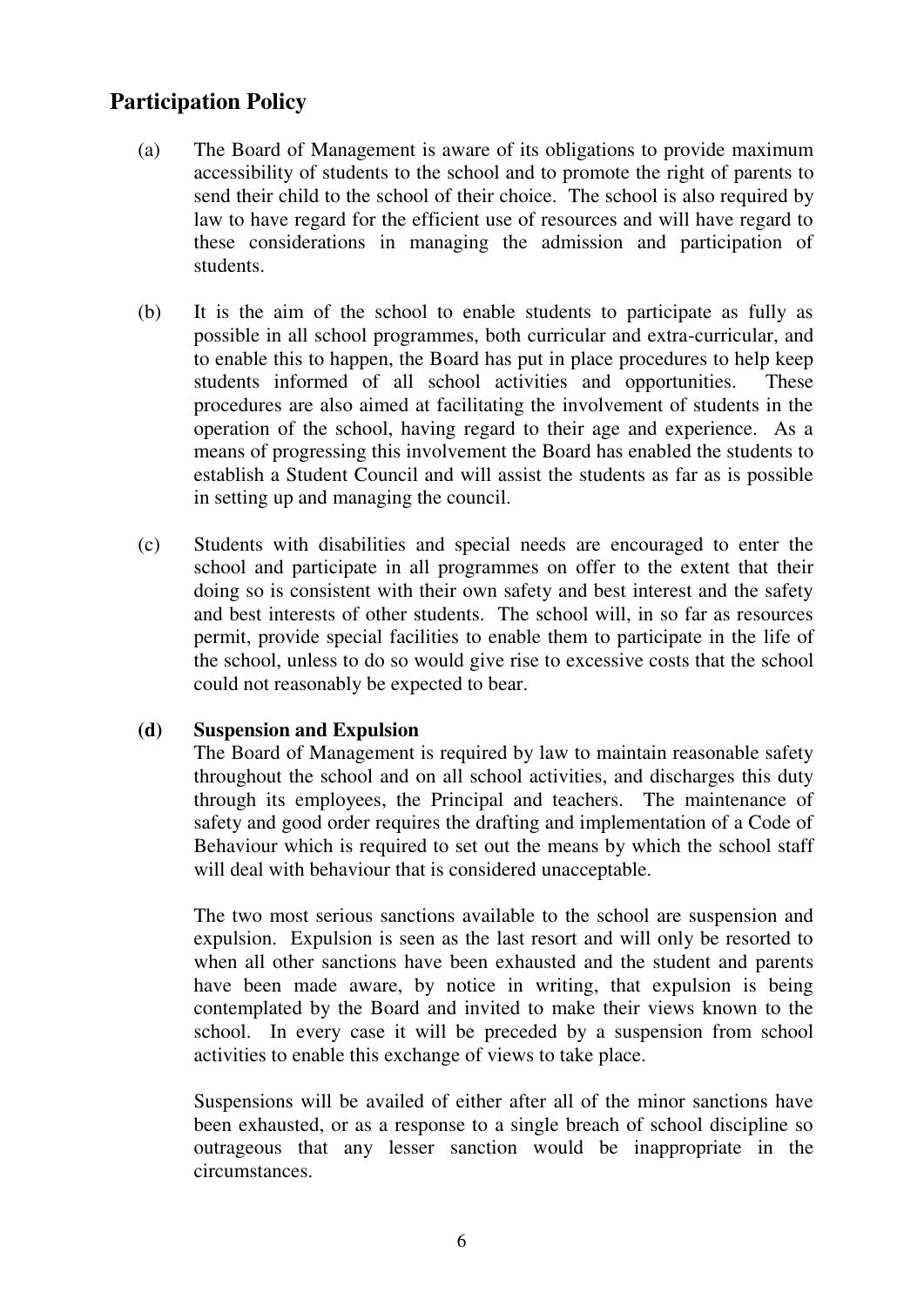The Principal is empowered to impose a suspension and is required to inform the Board of all of these. The Board alone has the power to expel. The procedures for managing suspension and expulsions, and all details of appeals in these situations, are set out in a separate policy document which forms part of the Code of the Behaviour of the school.

#### **Review and Implementation Procedures**

The Admissions and Participation policy was approved by the Board of Management on  $10<sup>th</sup>$  February 2009 and will be reviewed at least once every three years by the Board of Management or by a committee nominated by the Board. It may be reviewed at any time to consider amendments forwarded to the Board by any member of the school community – parents, students or staff.

This policy will be made available to all parents who apply to enrol and will be disseminated every year through the national schools in the catchment/catchment boundary area. It will also be given to all members of staff and is available at all times from the school office.

General\Admission & Enrolment procedure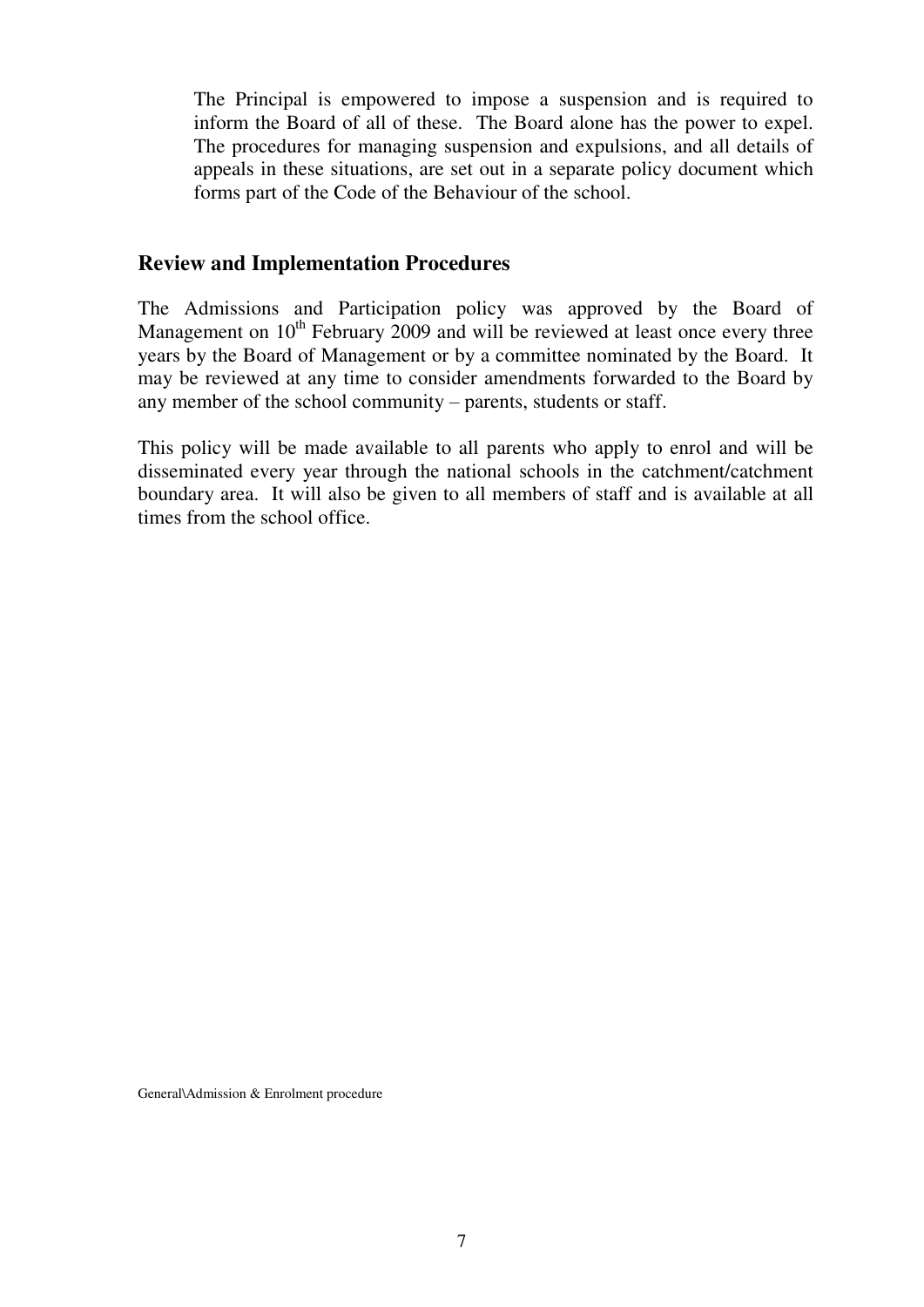### **LCA Admission Policy**

- 1. The school runs a Leaving Certificate Applied Programme if there is sufficient demand from suitable candidates in the relevant Year Group. The programme is offered subject to the school's ability to provide the necessary staffing, which is determined by the Dept. of Education & Science Guidelines. The school is committed to the LCA programme and will always endeavour to provide it but there may be years when numbers are not viable.
- 2. Students will not be accepted into the LCA programme once the programme has commenced.
- 3. Preference will be given to those students who were enrolled in Tarbert Comprehensive School for Junior Cert. exam. Admission to students from other schools will be in exceptional circumstances only and will be considered on a case by case basis.
- 4. Acceptance into the Leaving Cert. Applied Programme is not automatic and is based on the following criteria:-
	- The potential of the student to benefit from the course.
	- The student's previous school attendance and behaviour record.
	- The student's academic record.
	- Teacher recommendation.
	- The capacity of the student to be a positive influence in the programme.
	- Advice from outside agencies e.g. the Health Service Executive or the National Educational Psychological Service.
- 5. An interview will be conducted with each applicant by a panel of teachers which will include the Leaving Certificate Applied Co-ordinator, the Year Head and the Career Guidance Counsellor. Additional members of staff may be invited to join.
- 6. Parent(s)/Guardian(s) of each prospective Leaving Certificate Applied student will then be invited to discuss the student's decision and future prospects as a result of pursuing the Leaving Certificate Applied programme.
- 7. In the event of a student being refused a place in the LCA Programme, parents may appeal the decision to the Board of Management.